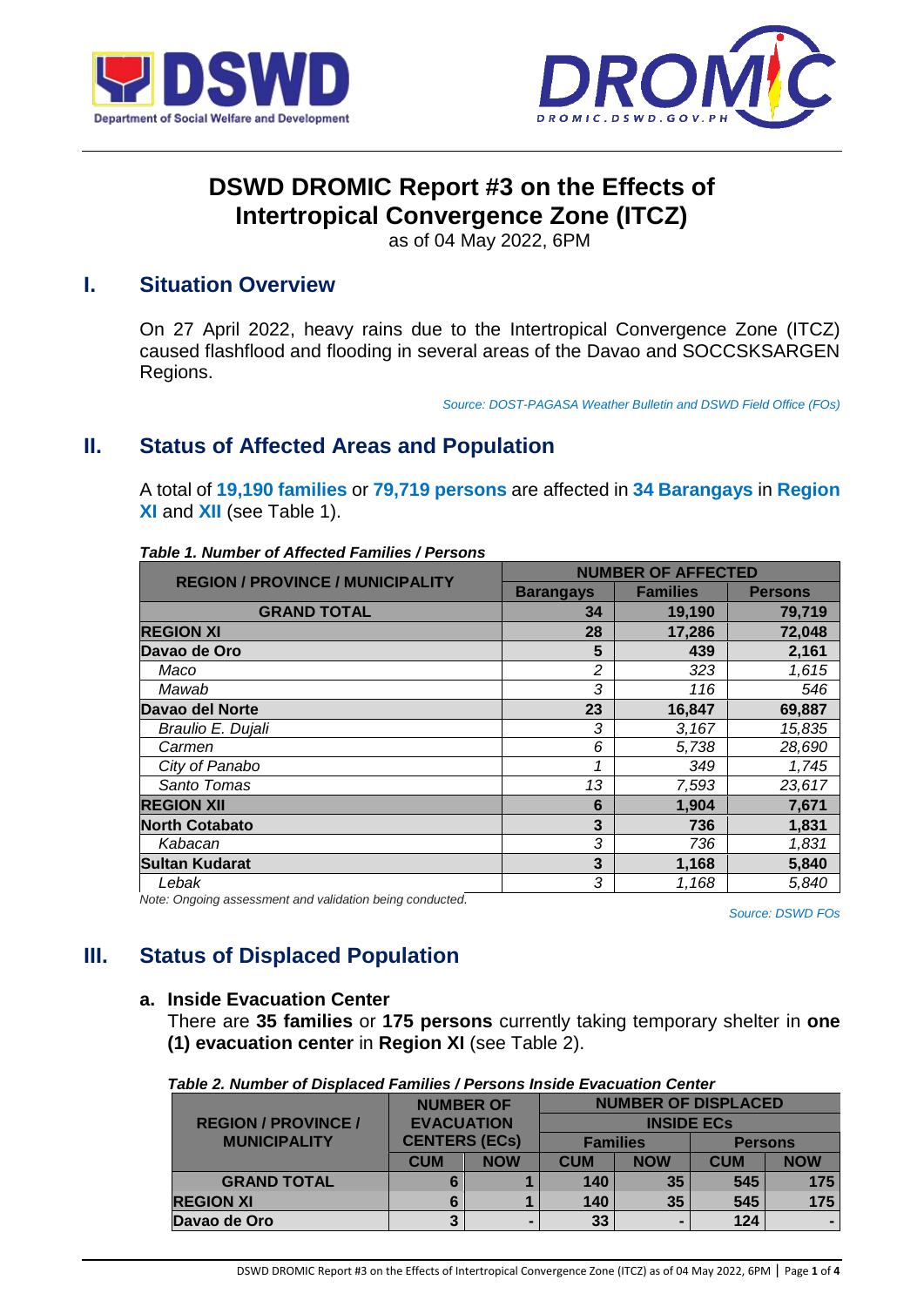



| <b>REGION / PROVINCE /</b> | <b>NUMBER OF</b><br><b>EVACUATION</b><br><b>CENTERS (ECs)</b> |            |                 |            | <b>NUMBER OF DISPLACED</b><br><b>INSIDE ECs</b> |            |
|----------------------------|---------------------------------------------------------------|------------|-----------------|------------|-------------------------------------------------|------------|
| <b>MUNICIPALITY</b>        |                                                               |            | <b>Families</b> |            | <b>Persons</b>                                  |            |
|                            | <b>CUM</b>                                                    | <b>NOW</b> | <b>CUM</b>      | <b>NOW</b> | <b>CUM</b>                                      | <b>NOW</b> |
| Maco                       |                                                               | ۰          | 33              |            | 124                                             |            |
| Davao del Norte            |                                                               |            | 107             | 35         | 421                                             | 175        |
| Carmen                     |                                                               |            | 35              | 35         | 175                                             | 175        |
| Santo Tomas                |                                                               | -          | 72              |            | 246                                             |            |

*Note: Ongoing assessment and validation being conducted.*

*Source: DSWD FO XI*

#### **b. Outside Evacuation Center**

A total of **7,521 families** or **23,371 persons** sought temporary shelter with their relatives and/or friends in **Region XI** (see Table 3).

*Table 3. Number of Displaced Families / Persons Outside Evacuation Center*

|                                         | <b>NUMBER OF DISPLACED</b> |            |                |            |  |
|-----------------------------------------|----------------------------|------------|----------------|------------|--|
| <b>REGION / PROVINCE / MUNICIPALITY</b> | <b>OUTSIDE ECS</b>         |            |                |            |  |
|                                         | <b>Families</b>            |            | <b>Persons</b> |            |  |
|                                         | <b>CUM</b>                 | <b>NOW</b> | <b>CUM</b>     | <b>NOW</b> |  |
| <b>GRAND TOTAL</b>                      | 7,521                      |            | 23,371         |            |  |
| <b>REGION XI</b>                        | 7,521                      |            | 23,371         |            |  |
| Davao del Norte                         | 7,521                      |            | 23,371         |            |  |
| Santo Tomas                             | 7,521                      |            | 23,371         |            |  |

*Note: Ongoing assessment and validation being conducted.*

*Source: DSWD FO XI*

#### **c. Total Displaced Population**

A total of **35 families** or **175 persons** are still displaced in **Region XI** (see Table 4).

#### *Table 4. Total Number of Displaced Families / Persons*

|                                         | <b>TOTAL DISPLACED SERVED</b> |            |                |            |  |
|-----------------------------------------|-------------------------------|------------|----------------|------------|--|
| <b>REGION / PROVINCE / MUNICIPALITY</b> | <b>Families</b>               |            | <b>Persons</b> |            |  |
|                                         | <b>CUM</b>                    | <b>NOW</b> | <b>CUM</b>     | <b>NOW</b> |  |
| <b>GRAND TOTAL</b>                      | 7,661                         | 35         | 23,916         | 175        |  |
| <b>REGION XI</b>                        | 7,661                         | 35         | 23,916         | 175        |  |
| Davao de Oro                            | 33                            |            | 124            |            |  |
| Maco                                    | 33                            |            | 124            |            |  |
| Davao del Norte                         | 7,628                         | 35         | 23,792         | 175        |  |
| Carmen                                  | 35                            | 35         | 175            | 175        |  |
| Santo Tomas                             | 7,593                         |            | 23,617         | -          |  |

*Note: Ongoing assessment and validation being conducted.*

*Source: DSWD FO XI*

## **IV. Response Actions and Interventions**

#### **a. Standby Funds and Prepositioned Relief Stockpile**

|                |               |                          | <b>TOTAL</b>             |                                                |                                        |  |
|----------------|---------------|--------------------------|--------------------------|------------------------------------------------|----------------------------------------|--|
| <b>STANDBY</b> |               |                          | <b>FAMILY FOOD PACKS</b> | <b>OTHER FOOD</b>                              | <b>STANDBY</b>                         |  |
| <b>OFFICE</b>  | <b>FUNDS</b>  | <b>QUANTITY</b>          | <b>TOTAL COST</b>        | <b>AND NON-</b><br><b>FOOD ITEMS</b><br>(FNIs) | <b>FUNDS &amp;</b><br><b>STOCKPILE</b> |  |
| <b>TOTAL</b>   | 90,907,350.60 | 490,111                  | 310,287,662.73           | 715,402,202.55                                 | 1,116,597,215.88                       |  |
| DSWD-CO        | 13,679,177.04 | $\overline{\phantom{0}}$ | -                        |                                                | 13,679,177.04                          |  |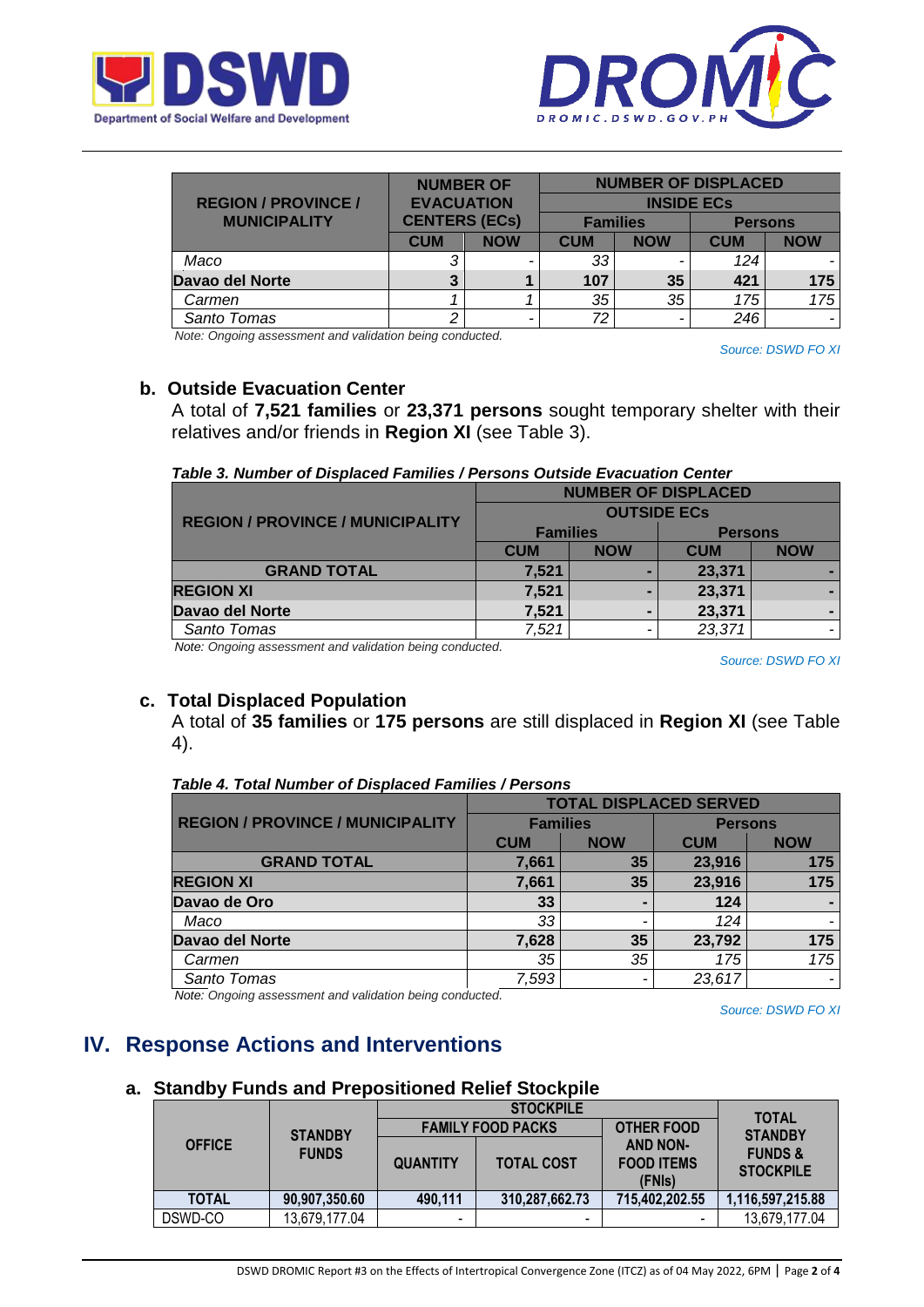



|                    |                  |                 | <b>TOTAL</b>             |                                                |                                        |  |
|--------------------|------------------|-----------------|--------------------------|------------------------------------------------|----------------------------------------|--|
| <b>STANDBY</b>     |                  |                 | <b>FAMILY FOOD PACKS</b> | <b>OTHER FOOD</b>                              | <b>STANDBY</b>                         |  |
| <b>OFFICE</b>      | <b>FUNDS</b>     | <b>QUANTITY</b> | <b>TOTAL COST</b>        | <b>AND NON-</b><br><b>FOOD ITEMS</b><br>(FNIs) | <b>FUNDS &amp;</b><br><b>STOCKPILE</b> |  |
| NRLMB-NROC         |                  | 26,110          | 16,527,630.00            | 188,375,879.27                                 | 204,903,509.27                         |  |
| NRLMB-VDRC         | -                | 712             | 477,040.00               | 29,573,225.40                                  | 30,050,265.40                          |  |
| DSWD FO XI         | 5,090,000.00     | 20,800          | 13,126,725.00            | 31,450,362.80                                  | 49,667,087.80                          |  |
| <b>DSWD FO XII</b> | 5,000,969.85     | 46,391          | 27,548,300.00            | 41,575,371.93                                  | 74,124,641.78                          |  |
| Other FOs          | 67, 137, 203. 71 | 396,098         | 252,607,967.73           | 424,427,363.15                                 | 744,172,534.59                         |  |

*Note: The Inventory Summary is as of 04 May 2022, 4PM.*

 *Source: DSWD-DRMB and DSWD-NRLMB*

#### **1. Standby Funds**

- ₱13.68 million Quick Response Fund (QRF) at the DSWD-Central Office.
- ₱10.09 million available at DSWD FOs XI and XII.
- P67.14 million in other DSWD FOs which may support the relief needs of the displaced families due to effects of ITCZ through inter-FO augmentation.

### **2. Prepositioned FFPs and Other Relief Items**

- 26,822 FFPs available in Disaster Response Centers; of which, 26,110 FFPs are at the National Resource Operations Center (NROC), Pasay City and 712 FFPs are at the Visayas Disaster Response Center (VDRC), Cebu City.
- 67,191 FFPs available at DSWD FOs XI and XII.
- 396,098 FFPs in other DSWD FOs which may support the relief needs of the displaced families due to effects of ITCZ through inter-FO augmentation.
- **P715.4 million worth of other FNIs at NROC, VDRC and DSWD FO** warehouses.

### **b. Food and Non-Food Items**

#### **DSWD FO XII**

| <b>DATE</b>   | <b>ACTIVITIES</b>                                                                                                                                                                               |
|---------------|-------------------------------------------------------------------------------------------------------------------------------------------------------------------------------------------------|
| 27 April 2022 | • LGU Kabacan, North Cotabato has immediately served hot meals to<br>the affected families.                                                                                                     |
|               | The Municipal Disaster Risk Reduction and Management Office<br>(MDRRMO) of Lebak, Sultan Kudarat has prepositioned 1,168 food<br>packs intended for the families affected by flooding incident. |

### **c. Internally Displaced Persons (IDP) Protection**

#### **DSWD FO XI**

| <b>DATE</b>   | <b>ACTIVITIES</b>                                                                                                                                                                                                                                                                                                                                                                                                 |
|---------------|-------------------------------------------------------------------------------------------------------------------------------------------------------------------------------------------------------------------------------------------------------------------------------------------------------------------------------------------------------------------------------------------------------------------|
| 29 April 2022 | The affected municipalities with IDPs closely coordinated with their<br>$\bullet$<br>respective barangays that were affected by the flooding for the<br>provision of psychosocial services and needed intervention of the<br>affected families and individuals.                                                                                                                                                   |
|               | DSWD FO XI through its Disaster Response Management Division<br>$\bullet$<br>(DRMD) closely coordinated with the affected LGUs for reports and<br>updates on the situation of the IDPs in evacuation centers and to<br>ensure compliance with the provision of emergency relief and<br>protection for the children (Republic Act No. 10821) before, during and<br>after disasters and other emergency situations. |